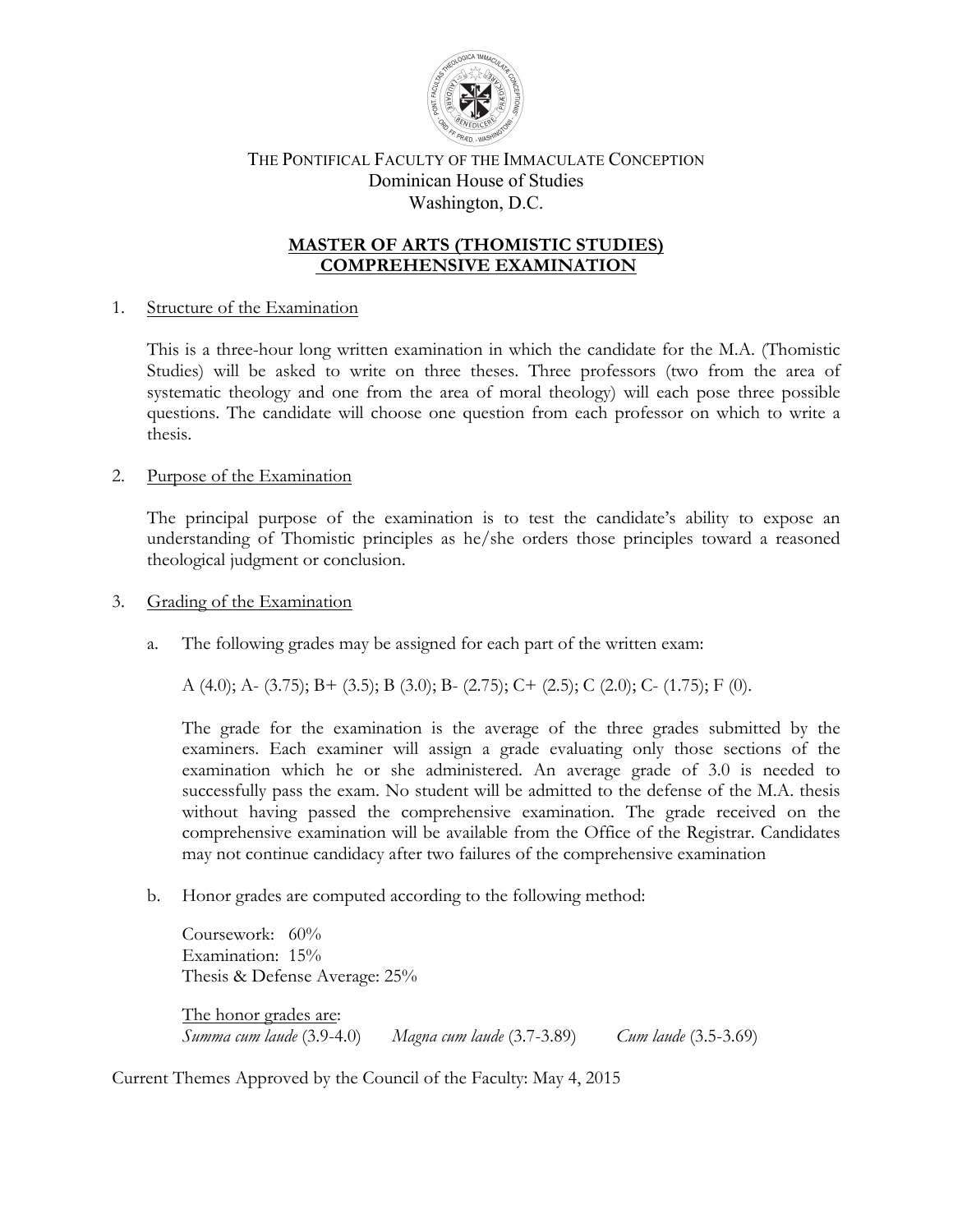# **THEME 1: CREATION AND THE HUMAN PERSON**

- **I.** The context and significance of Christian doctrines about creation and the human person
	- **A.** relationship of the subject matter to other theological domains
	- **B.** divine gratuity in its varied expressions of nature and grace
	- **C.** the peculiar difficulties of the subject matter arising from revelation and reason
	- **D.** *sacra doctrina* as an appropriate methodology for creation and the human person
	- **E.** the importance of a theocentric and cosmocentric theological anthropology
- **II.** The doctrine of creation
	- **A.** creation and cosmogonic myths
	- **B.** scriptural overview: creation in the Old and New Testaments
	- **C.** doctrinal summary of creation
	- **D.** creation *ex nihilo* (*ST* I, 44-45)
	- **E.** the Christian alternative to pantheism and panentheism
- **III.**The created order: creatures visible and invisible
	- **A.** the creation and nature of the angels
	- **B.** the material universe
		- **1.**evaluation of the Genesis accounts
		- **2.**the creation of the material universe (*ST* I, 65, 1-2)
	- **C.** the cosmos: creation, science and evolution
	- **D.** Divine Providence: governance, conservation and concurrence (*ST* I, 22; 103-04)
- **IV.** The problem of evil
	- **A.** the project of theodicy: defining the problem
	- **B.** monistic vs. dualistic accounts
	- **C.** two Christian theodicies: Augustinian and Irenaean
	- **D.** the nature of evil (*ST* I, 48)
	- **E.** the causality of evil (*ST* I, 49)
- **V.** The doctrine of the human person: human nature
	- **A.** outline of the theological anthropology of the *Summa Theologiae*
	- **B.** the difference between philosophical anthropology and theological anthropology
	- **C.** human nature: bodiliness, spirituality, historicity, immortality
	- **D.** the human soul: incorporeality, subsistence, immorality, unity with body (*ST* I, 75-76)
	- **E.** the powers of human nature and their theological relevance (*ST* I, 77-82)
- **VI.** The doctrine of the human person: human origins
	- **A.** the Genesis account of the creation of the human being
	- **B.** immediate creation of the human soul (*ST* I, 90)
	- **C.** evolution: issues and responses
- **VII.** The doctrine of the human person: image of God (*ST* I, 93)
	- **A.** patristic teaching
	- **B.** teaching of St. Thomas
	- **C.** teachings of John Paul II: bodiliness, sexuality and relationality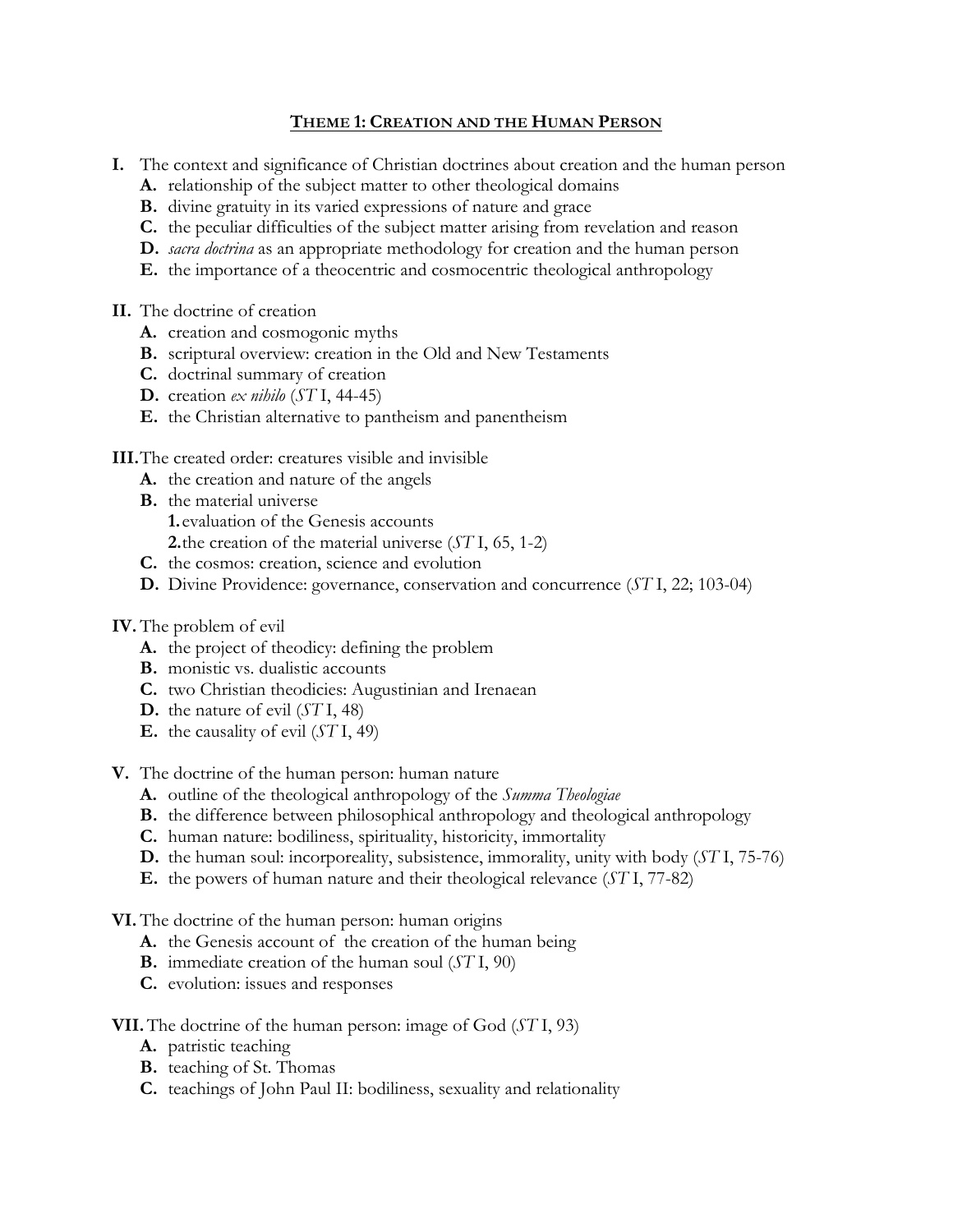## **THEME 2: TRIUNE GOD**

- **I.** The existence of God as a theological question (*ST* I, 2)
	- **A.** the possibility and nature of arguments for God's existence
		- **1.** whether the proposition "God exists" is self-evident (a. 1)
		- **2.** how God's existence can and cannot be demonstrated (a. 2)
		- **3.** Aquinas' Five Ways of demonstrating that God exists (a. 3)
			- **a)** the context and purpose of these proofs
			- **b)** infinite series
			- **c)** the difference between the fifth way and the intelligent design argument

# **II.** Basic biblical affirmations about God's nature God as one

- **A.** personal
- **B.** transcendent in holiness and power
- **C.** eternal
- **D.** immutable

# **III.**The divine nature in systematic theology: fundamental affirmations

- **A.** the nature of the cause of the world
- **B.** essence and supposit in material and immaterial beings (*ST* I, 3.3)
- **C.** essence and existence in God and creatures (*ST* I, 3.4)
- **D.** God as the universal cause, who does not enter into composition with his effects (*ST* I, 3.8)

# **IV.** The essential attributes of God

- **A.** their "negative" character
- **B.** the attributes themselves
	- **1.** simplicity (*ST* I, 3)
	- **2.** perfection and goodness (*ST* I, 4-6)
	- **3.** infinity and omnipresence (*ST* I, 7-8)
	- **4.** immutability and eternity (*ST* I, 9-10)
	- **5.** unity (*ST* I, 11)
- **C.** their relation to the central biblical affirmations about God
- **V.** The operative attributes of God
	- **A.** the divine knowledge, truth, and life (*ST* I, 14-18)
		- **1.** God's knowledge of the future (*ST* I, 14.13)
	- **B.** will and love in God (*ST* I, 19-20)
		- **1.** freedom (q. 19)
		- **2.** necessity vs. contingency (q. 19.6, 8)
		- **3.** evil (q. 19.6, 9)
		- **4.** justice and mercy (q. 21)
		- **5.** providence and predestination (qq. 22-23)
		- **6.** power and happiness (qq. 25-26)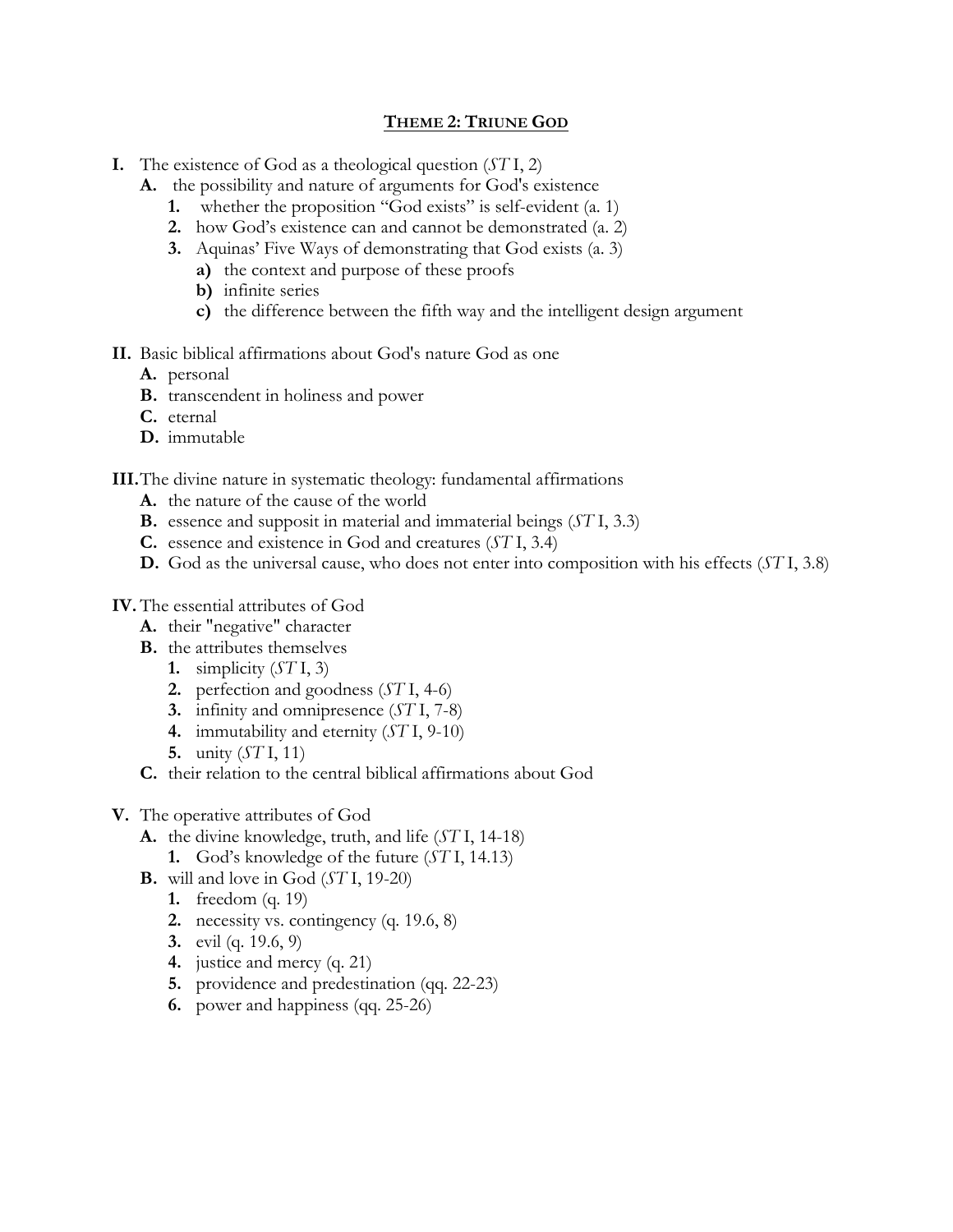## **THEME 2: TRIUNE GOD** (con't)

**VI.** The range and limits of human knowledge and discourse about God

- **A.** human knowledge of God (*ST* I, 12)
	- **1.** glory and vision: no similitude but a created light
	- **2.** grace and faith
	- **3.** natural knowledge of God
- **B.** human speech about God (*ST* I, 13)
	- **1.** analogy vs. metaphor
	- **2.** negative, relational, and substantial naming
- **VII.** The Trinity as the focus of Christian faith and life
	- **A.** biblical revelation
	- **B.** Trinitarian confession as rule of faith
	- **C.** invitation to Trinitarian communion
- **VIII.** Key moments in the history of the formulation of the doctrine of the Trinity
	- **A.** economic Trinitarianism and the emergence of modalism
	- **B.** subordinationism: Origen and Arius
	- **C.** the Council of Nicea and the doctrine of *"homoousios "*
	- **D.** I Constantinople and the doctrine of the Holy Spirit
	- **E.** the *"filioque"* controversy: historical background and doctrinal issue
- **IX.** Procession in the Trinity (*ST* I, 27)
	- **A.** the meaning and number of processions
	- **B.** the analogy of the Word and Love

**1.**the procession of the Word by way of intellect/the generation of the Son **2.**the procession of Love by way of will/the spiration of the Spirit

- **X.** Relations and Persons in the Trinity (*ST* I, 28-29)
	- **A.** the real relations that arise on account of the processions
	- **B.** the question of mutually opposed relations
	- **C.** the three divine persons **1.**subsistent relation **2.**what "person" signifies, i.e. by way of substance

# **XI.** The persons considered in themselves

- **A.** number in God (*ST* I, 30 and 31)
- **B.** notions in God (*ST* I, 32)
- **C.** the role of speculative theology (*ST* I, 32)
- **D.** the persons' names and their signification (*ST* I, 33-37)
- **E.** essential versus notional actions (*ST* I, 34)
- **F.** the filioque (*ST* I, 36)

**XII.**The persons considered in comparison to relations, properties, acts, one another (*ST* I, 39-43)

- **A.** appropriation (*ST* I, 39)
- **B.** the missions (*ST* I, 43)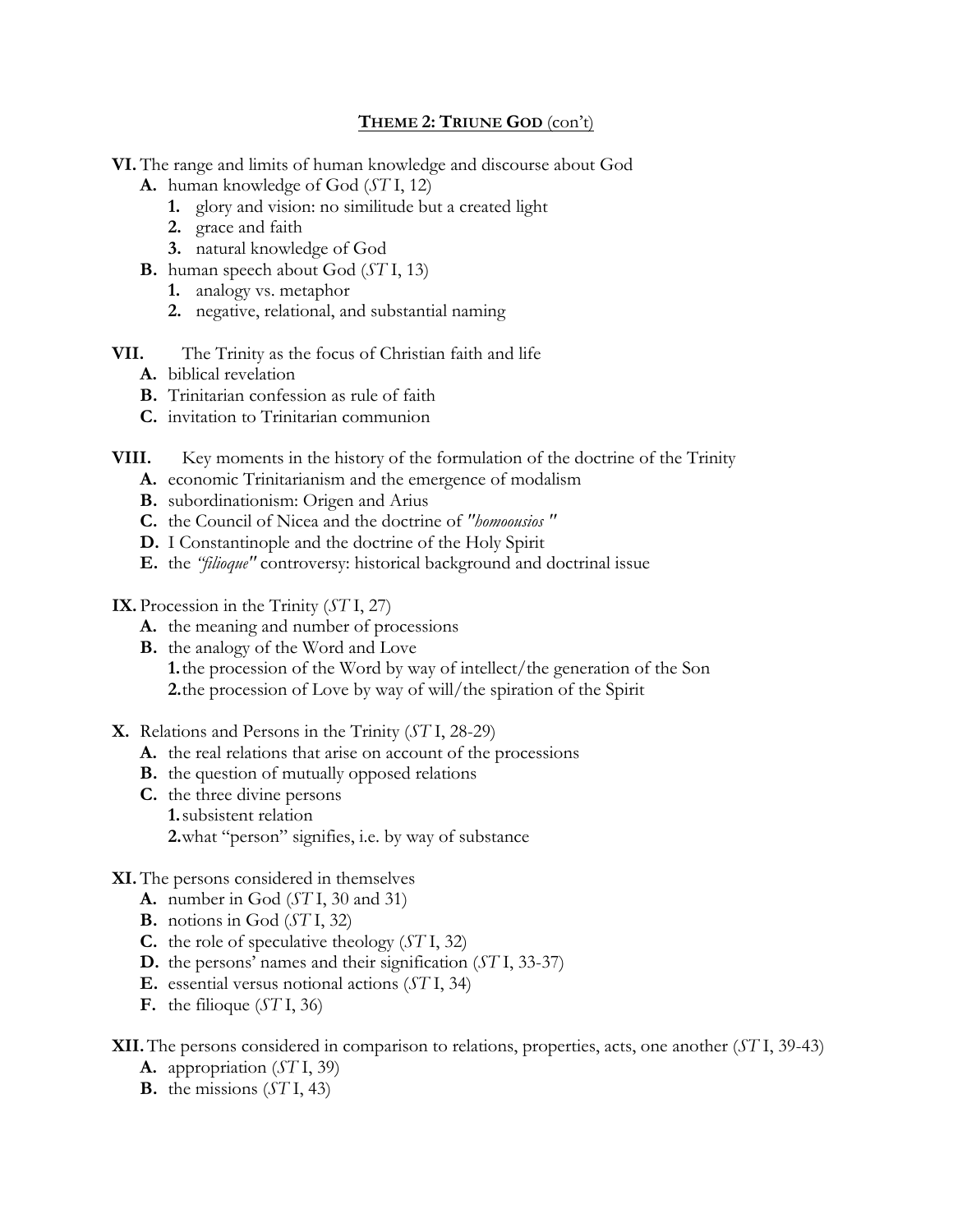# **THEME 3: BASIC ELEMENTS OF CHRISTOLOGY**

- **I.** Structure and outline of the treatise on Christ the Savior in the *Summa Theologiae*
	- **A.** Where the Son is principally treated in the *Summa* outside the *Tertia Pars* and that significance
	- **B.** What the *Tertia Pars* covers and its plan within the *Summa*
	- **C.** The principal two divisions of the treatise on Christ the Savior in the *Tertia Pars*
	- **D.** The subdivisions and their interrelations
	- **E.** Aquinas's pedagogy in teaching about the Savior
- **II.** The mystery of the Incarnation itself
	- **A.** The fittingness
	- **B.** The mode of union: union, Person, nature assumed—things assumed and things co-assumed
	- **C.** The consequences of the union: concerning Christ, in relation to his Father, in relation to us
- **III.**The things done and suffered by our Savior
	- **A.** The entrance into the world (with special emphasis on the Virgin Mary)
	- **B.** The course of life in the world (with special emphasis on elements emphasized from Christ's life in living out the Dominican life)
	- **C.** The departure from the world (with special emphasis on the Passion)
	- **D.** The exaltation after this life (with special emphasis on the Resurrection)
- **IV.** The biblical witness and the development of Christological doctrine in the early Church
	- **A.** The New Testament on the person and work of Jesus Christ: unity and variety as well as the diversity of interpretations of key scriptural passages in history and today
	- **B.** The first six ancient ecumenical councils in their Christological teaching: their importance in their historical setting, Aquinas's appropriation, and our use today
- **V.** Contemporary challenges and responses
	- **A.** Challenges to teaching about Jesus Christ to students today
	- **B.** The Congregation for the Doctrine of the Faith's declaration *Dominus Iesus* (2000)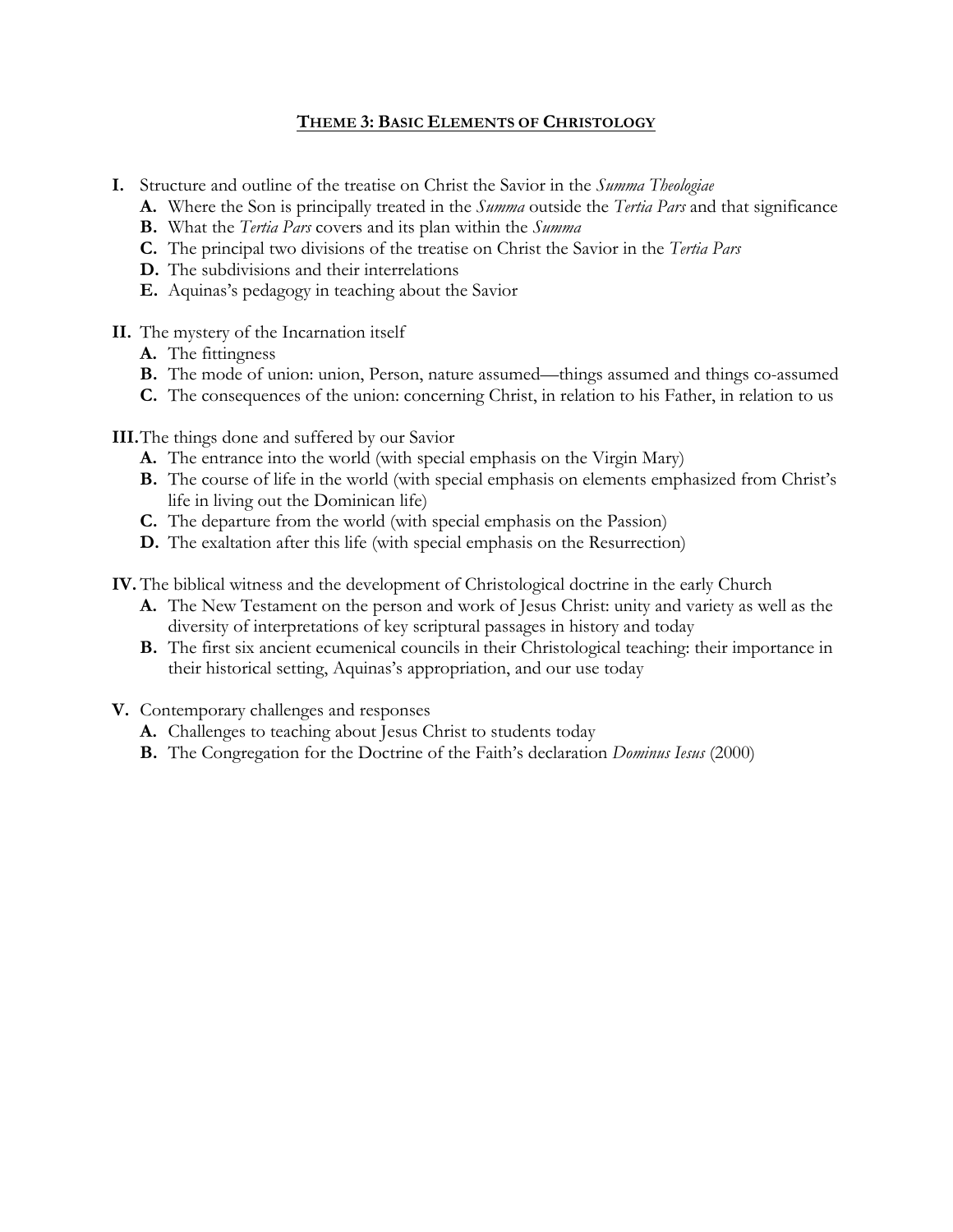# **THEME 4: THEOLOGY OF GRACE**

- **I.** The context and significance of Christian doctrines about grace
	- **A.** grace in its general and specific senses
	- **B.** relationship of the subject matter to other theological domains
	- **C.** grace as a theological subject spanning dogmatic theology and moral theology
	- **D.** backgrounds to grace: nature, freedom and law
- **II.** Scriptural foundations
	- **A.** Old Testament
		- **1.**divine initiative and human response: creation, providence, covenant, salvation **2.**various terms expressing the reality of "grace"
	- **B.** New Testament
		- **1.**Synoptic approaches
		- **2.**St. Paul's teachings, especially grace in terms of the New Law and freedom
		- **3.**Johannine accents, especially divinization

## **III.**Patristic and conciliar developments

- **A.** components of Augustine's theology of grace
- **B.** the Pelagian and semi-Pelagian controversies
- **C.** the African councils and the Council of Orange
- **IV.** St. Thomas Aquinas's Theology of Grace (*ST* I-II, 106-114)
	- **A.** the Old Law and the New Law
	- **B.** *gratia elevans*: human nature, preternatural gifts, human destiny, and the desire for God
	- **C.** the necessity of grace
	- **D.** the nature of grace
	- **E.** varieties of grace
	- **F.** God as cause of grace and predestination
	- **G.** the effects of grace: justification and merit
- **V.** Subsequent developments from the Reformation to the twentieth century
	- **A.** the teachings of Martin Luther
	- **B.** Trent and the doctrine of justification
	- **C.** the *De Auxiliis* controversy
	- **D.** Jansenism and Quietism
	- **E.** twentieth-Century controversies concerning the "supernatural"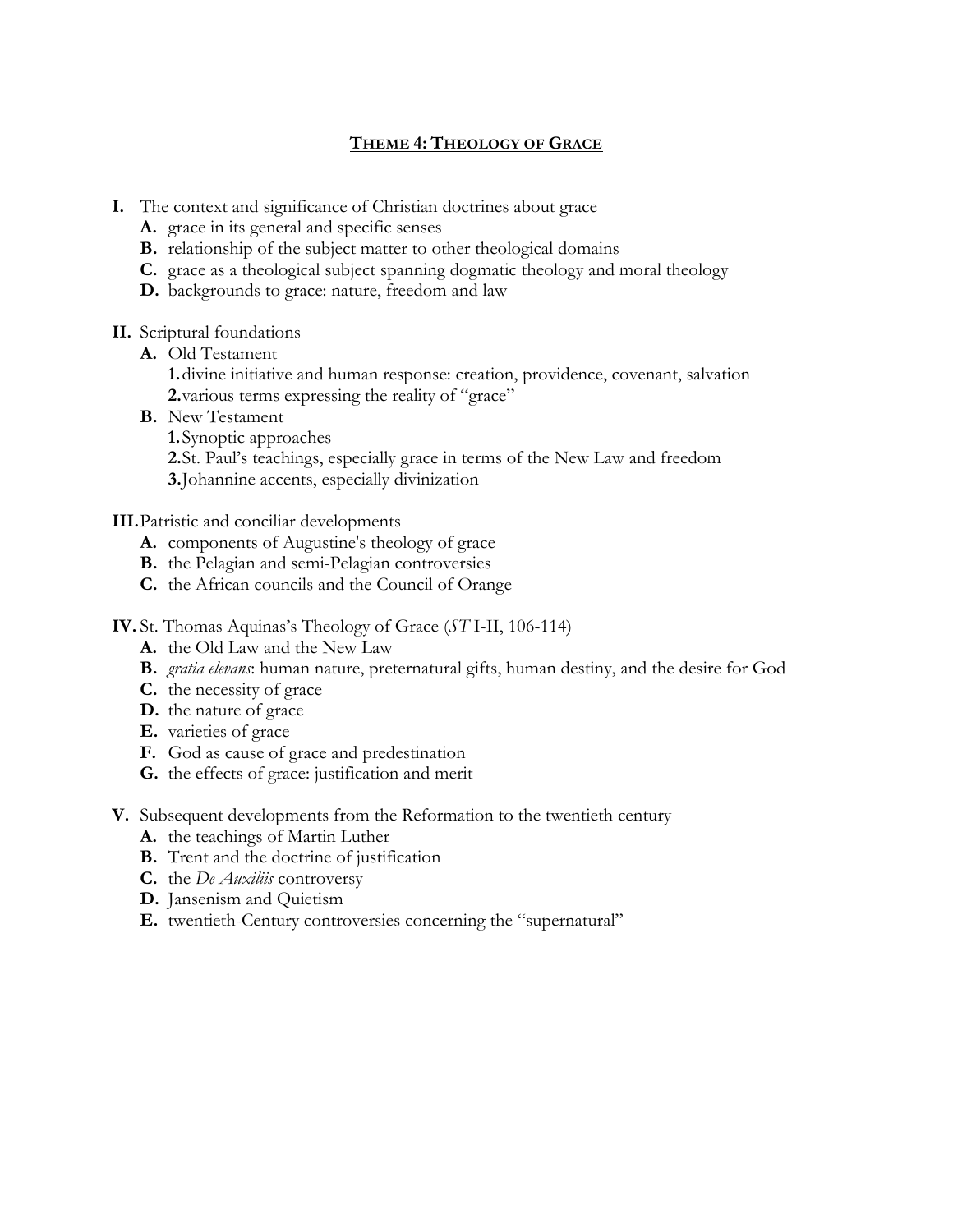## **THEME 5: ECCLESIOLOGY**

- **I.** The history of ecclesiology
	- **A.** Patristic and medieval approaches, including that of St. Thomas Aquinas
	- **B.** Nineteenth-century developments (especially J. A. Mohler, J. H. Newman, Vatican I)
	- **C.** The doctrine of the Church at Vatican II

## **II.** Fundamental Scriptural affirmations of *Lumen gentium*

- **A.** The Kingdom of God
- **B.** The Body of Christ
- **C.** The Bride of Christ
- **D.** The Temple of the Holy Spirit
- **E.** The People of God

## **III.**Dimensions of the Church

- **A.** The Church as hierarchical
	- **1.** The distinction between the clerical, lay, and religious states
- **B.** The Church as a mystery
- **C.** The Church as a sacrament
- **D.** The Church as an institution
- **E.** The Church as a communion
- **F.** The Church as prophetic & missionary

# **IV.** The marks of the Church

- **A.** One
	- **1.**The Church and the churches
		- **a)** "Subsistit in"
	- **2.**Ecumenism
- **B.** Holy
	- **1.** The universal call to holiness
	- **2.** The communion of the saints
	- **3.** The eschatological calling of the Church
- **C.** Catholic
	- **1.**Membership
	- **2.**Salvation outside the Church
- **D.** Apostolic
	- **1.**The twelve Apostles
	- **2.**Apostolic succession
	- **3.**Episcopacy
	- **4.**The papacy
	- **5.**The Magisterium: indefectibility and infallibility
- **V.** Mary and the Church
	- **A.** Mary, model mother of the Church
	- **B.** The new Eve
	- **C.** Mary as the eschatological symbol of the Church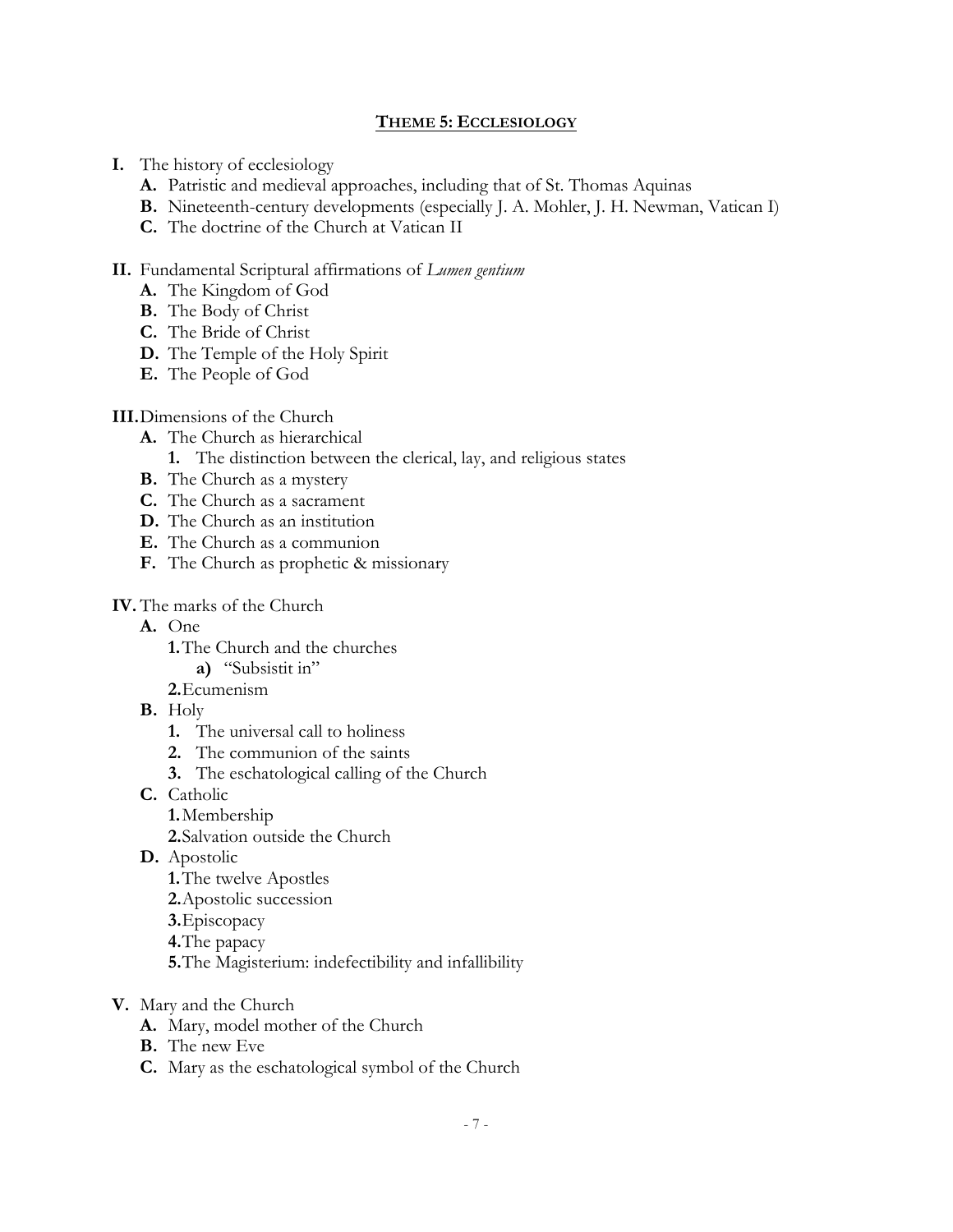# **THEME 6: THE EUCHARIST**

- **I.** The nature of the sacraments (*ST* III, 60)
	- **A.** Sacraments as efficacious signs
	- **B.** Sacramental matter and form
	- **C.** The tripartite structure of a sacrament: *sacramentum tantum*, *res et sacramentum*, *res tantum*
- **II.** Grace: the chief effect of the sacraments (*ST* III, 62)
	- **A.** Sacraments as instrumental causes of grace in virtue of Christ's passion
- **III.**Sacramental character (*ST* III, 63)
	- **A.** Sacramental character as spiritual power in the service of divine worship
	- **B.** Sacramental character and individual sacraments
- **IV.** Sacramental causality (*ST* III, 64)
	- **A.** The principal agent in institution and communication (*ST* III, 64.1–3)
	- **B.** Sacramental ministers
		- **1.**Empowered by Christ (*ST* III, 64.4)
		- **2.**Intention and faith in the minister (*ST* III, 64.8–10)
	- **C.** The Thomistic synthesis: perfective instrumental physical causality

## **V.** Foundations of Eucharist Life

- **A.** Biblical foundations
	- **1.** Old Testament prefigurations
	- **2.** The Institution of the Eucharist
	- **3.** New Testament presentations of Eucharistic life
- **B.** Early liturgical witnesses concerning the celebration of the Mass
- **C.** Early Patristic theology

#### **VI.** Historical and theological development

- **A.** Augustine: sacrifice and sacrament
- **B.** Controversies of the ninth through eleventh centuries
	- **1.** Paschasius Radbertus and Ratramnus: true or symbolic presence
	- **2.** Berengarius and Lanfranc: transubstantiation & Lateran IV

#### **VII.** The Thomistic Theological Synthesis on the Eucharist

- **A.** Eucharistic signification (*ST* III, 73–74, 78)
- **B.** Transubstantiation (*ST* III, 75)
- **C.** The Real Presence (*ST* III, 76–77)
- **D.** Eucharistic effects (*ST* III, 79–81)
- **E.** The minister of the Eucharist (*ST* III, 82)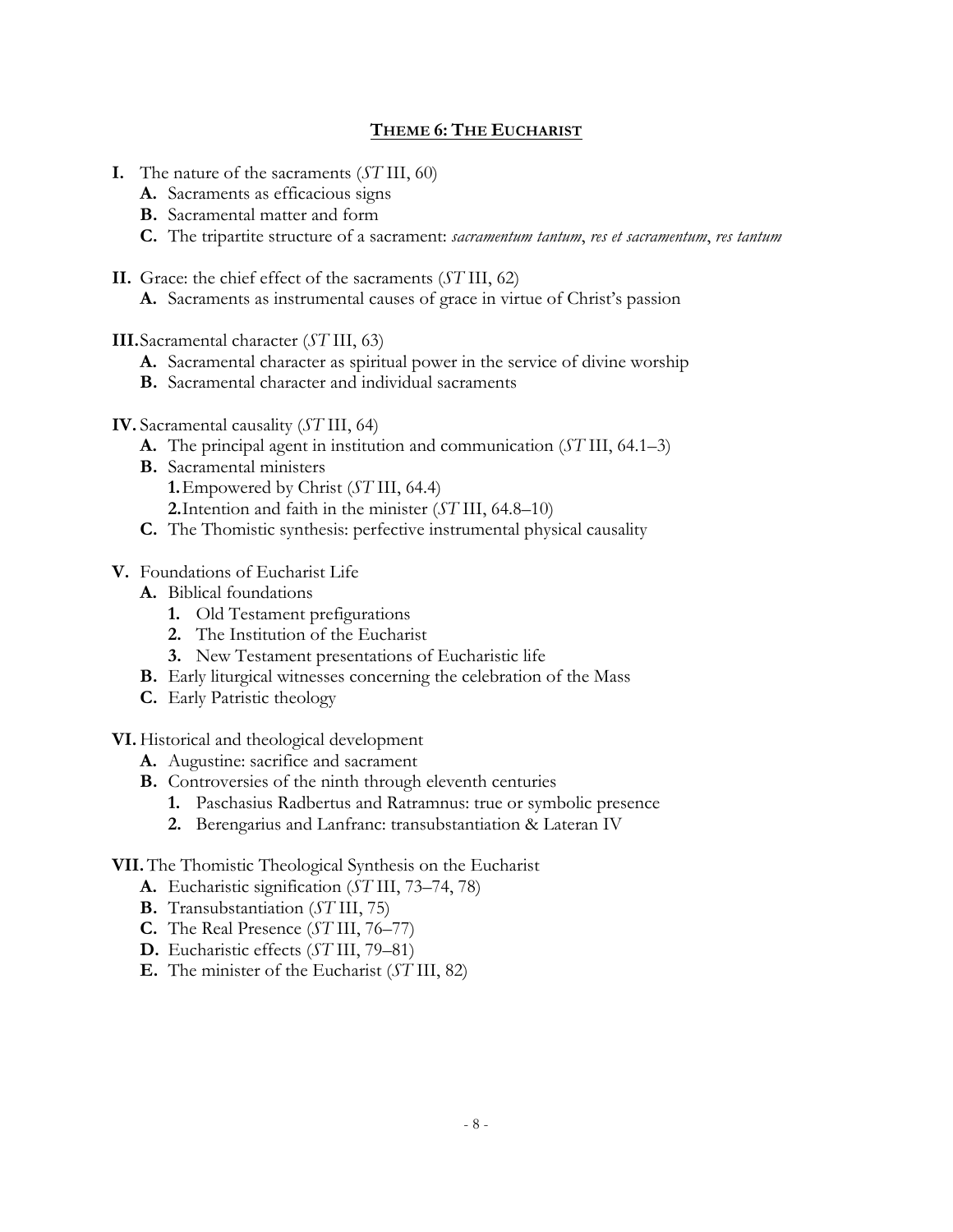# **THEME 6: THE EUCHARIST** (con't)

**VIII.** The Mass as a Sacrifice

- **A.** The Protestant Reformation and the Council of Trent
- **B.** Aquinas's understanding of the Mass as a sacrifice (*ST* III, 83.1)
- **C.** Alternative explanations (e.g., Bellarmine, de la Taille)

**IX.** Some systematic issues in recent theology of the Eucharist

- **A.** Schillebeeckx: the challenge of transignification and transfinalization
- **B.** Rahner
- **C.** The critique of Eucharistic adoration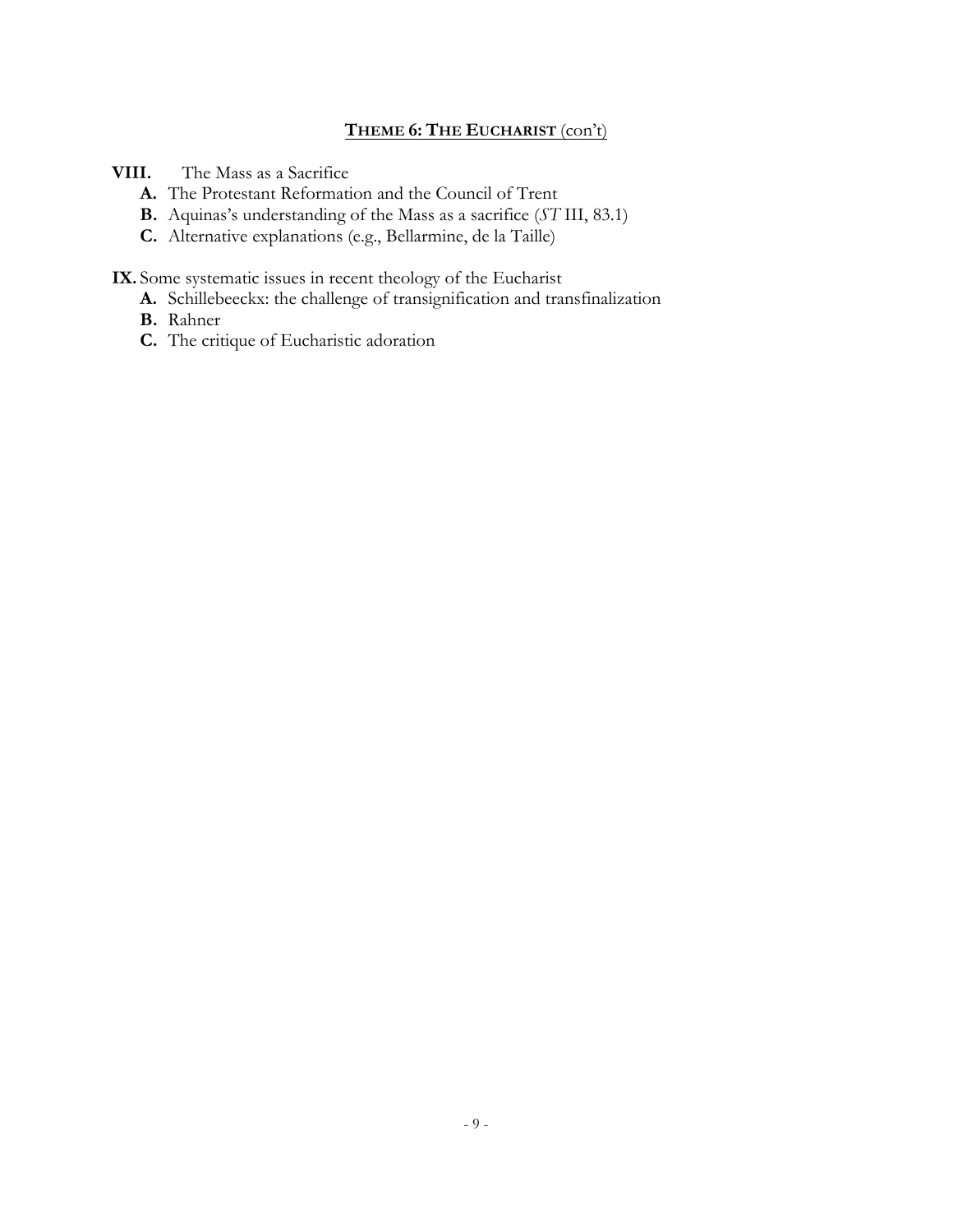# **THEME 7: THE HISTORY OF MORAL THEOLOGY**

- **I.** Contemporary Moral Disagreements as Resisting Resolution
	- **A.** G. E. Moore's *Principia Ethica*
	- **B.** Emotivism as a Reaction to Moore
	- **C.** Moore as Reaction to Utilitarianism
	- **D.** Hume and Reason as the Slave of Desire
	- **E.** Kantianism as Practical Reason Without Desire
	- **F.** Failures of Hume and Kant traced to joint rejection of Revelation and Metaphysics
- **II.** Moral Teaching in the Scripture
	- **A.** Protology: God and His Image in Genesis 1
	- **B.** The Covenant and the Torah
	- **C.** The Gospel of the Kingdom
	- **D.** St. Paul, the Crucified Messiah and the New Creation
- **III.**The Moral Teaching of the Fathers
	- **A.** The Desert Fathers and the Seven Deadly Sins
	- **B.** Characteristics of Patristic Exegesis
	- **C.** Augustine's *Sermon of the Lord* as Patristic Moral Teaching

#### **IV.** Aquinas

- **A.** The Occasion of the Composition of the Summa
- **B.** Outline of the Prima Secundae
- **C.** Outline of the Secunda Secundae
- **V.** Late Medieval Moral Teaching
	- **A.** Ockham's Nominalism and Voluntarism
	- **B.** The Role of Law in Ockham's Moral Theology

#### **VI.** The Manuals

- **A.** Law, Conscience, and Freedom
- **B.** The Displacement of Beatitude, Virtues and Gifts
- **C.** The Dispute Over probabilism
- **VII.** The Dispute over *Humanae Vitae*
	- **A.** The Development of Proportionalism as a Development of the Principle of Double Effect
	- **B.** The Critique of Proportionalism
	- **C.** The Response of the Magisterium in *Veritatis Splendor.*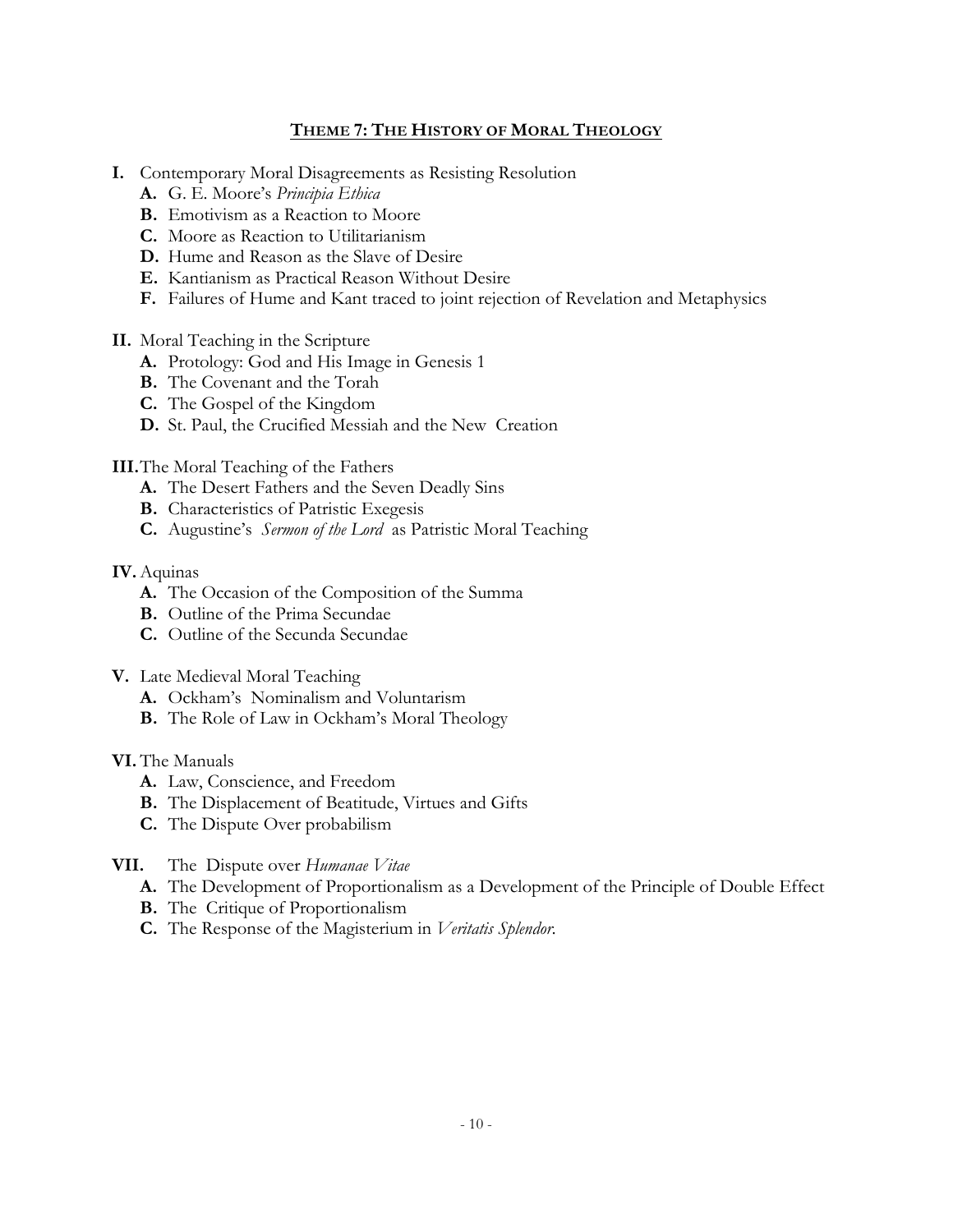## **THEME 8: BASIC MORAL PRINCIPLES**

- **I.** *Sacra Doctrina* and Happiness
	- **A.** The nature of sacra doctrina (*ST* I, 1)
	- **B.** Happiness (*ST* I-II, 1-4) **1.**True and Perfect Happiness – What it is and in what can it be found or not found.
- **II.** Voluntariness and the Movement of the Will (*ST* I-II, 6-8)
	- **A.** The Basic Movement of the Will (*ST* I-II, 8-15) **1.**Fonts of Morality: Object, End, Circumstances **2.**The interior object and the exterior object of the will
	- **B.** Good and Evil in the Acts of the Will (*ST* I-II, 17-21) **1.**Complex and Simple Human Action **2.**The role of intention in assessing the morality of an action **3.**Review *Veritatis Splendor* on human choice and the distinction between negative and positive precepts.
- **III.**The Passions Concupiscible and Irascible (*ST* I-II, 22-24)
	- **A.** Passions in General: **1.**Voluntary and Involuntary
		- **2.**The role of passion in human choice.
	- **B.** Love and Hatred (*ST* I-II, 25-29) **1.**Love as a Movement **2.**What is the distinction between the love of friendship and the love of concupiscence?
	- **C.** Pleasure, Pain and Sorrow (*ST* I-II, 34-38) **1.**Know the cause and operation of pleasure and sorrow. **2.**Know the effects of these passions
	- **D.** Fear and Anger (*ST* I-II, 41-48) **1.**Know various causes of these passions.

#### **IV.** *Habitus* (*ST* I-II, 49-54)

- **A.** *Habitus* as quality.
- **B.** Virtues (*ST* I-II, 55-57)
	- **1.**Acquired and Infused Virtues (*ST* I-II, 58-59, 61-65)
	- **2.**The Relationship of Virtue to Freedom
	- **3.**The Relationship of the Virtues and the Gifts of the Spirit (*ST* I-II, 66-68)
	- **4.**The cause of virtue.
	- **5.**The seat of the virtues: intellect, will, passions
- **C.** Vice and Sin (*ST* I-II, 71, 74, 82, 85)
	- **1.**The relationship of sin to vice and vice to freedom. **2.**The cause of vice.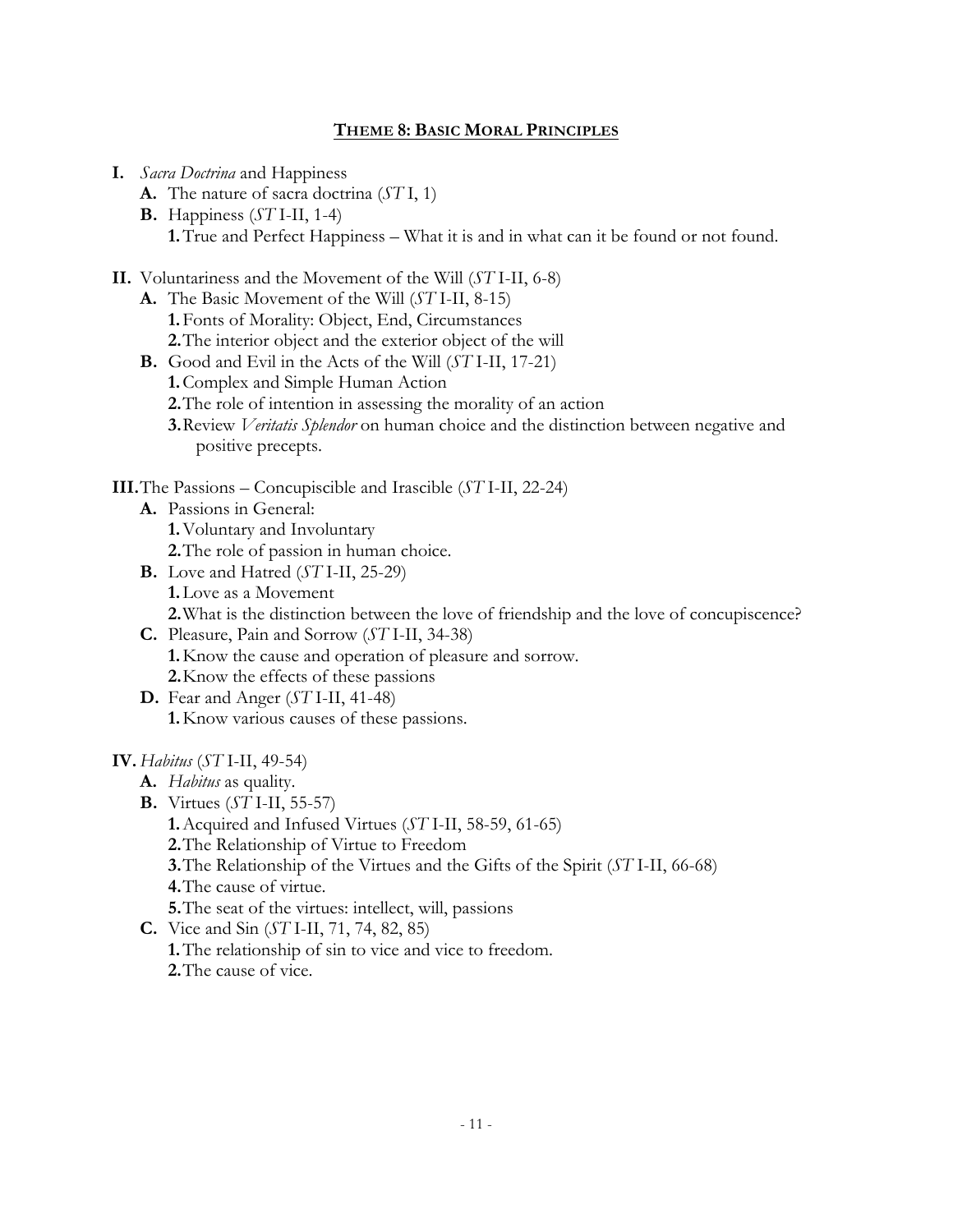# **THEME 8: BASIC MORAL PRINCIPLES** (con't)

- **V.** Law (*ST* I-II, 90-92)
	- **A.** Eternal Law (*ST* I-II, 93)
		- **1.**The eternal law as the *Ratio* and Providence of God.
	- **B.** Natural Law (*ST* I-II, 94) **1.**Precepts of the natural law and human appetite. **2.**The possibility of intrinsic evil action. **3.**The principle of Double Effect
	- **C.** Human Law (*ST* I-II, 95)
	- **D.** New Law (*ST* I-II, 95, 106-108) **1.**As a transition from a written law to an unwritten law.

## **VI.** Grace (*ST* I-II, 109-114)

- **A.** Grace as the capstone of Aquinas's moral theology
- **B.** As elevating human nature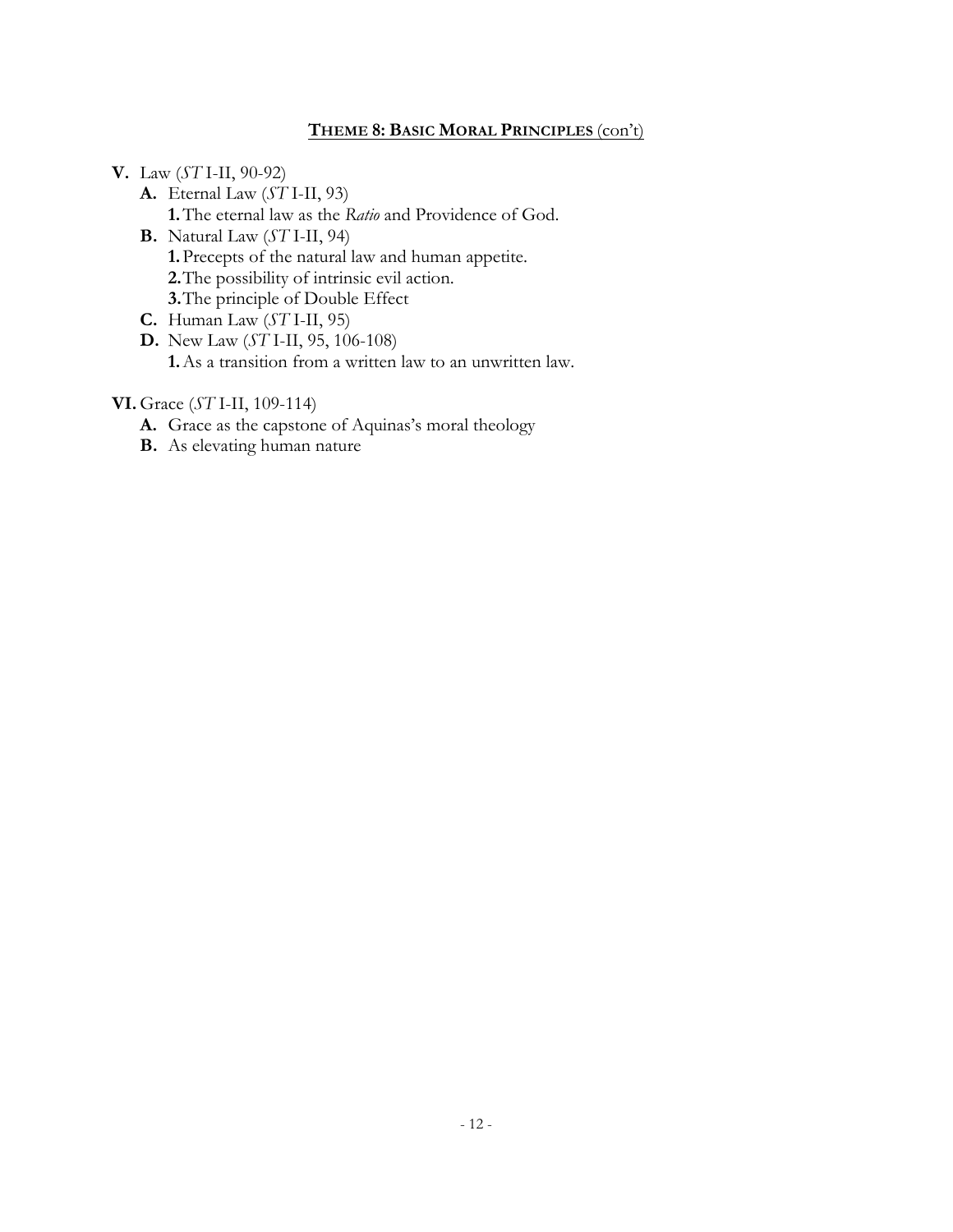## **THEME 9: THEOLOGICAL AND CARDINAL VIRTUES**

- **I.** The place of the theological virtues in the whole of theology
	- **A.** the doctrine of the *imago dei*
	- **B.** the grace of the New law
	- **C.** the capital grace of Christ
	- **D.** the indwelling of the divine persons by faith and charity

## **II.** The virtue of faith in itself (*ST* II-II, 1)

- **A.** the distinction between formal and material objects
- **B.** faith's object: first truth
- **C.** faith's object: truth bearing statements
- **D.** faith's object: the light of faith
- **E.** why faith is both reasonable and yet truly supernatural

# **III.**The acts of faith

- **A.** the inner act: belief (*ST* II-II, 2)
- **B.** the outer act: confession (*ST* II-II, 3)
- **C.** implicit and explicit faith

**IV.** Faith as an infused virtue

- **A.** why faith is a virtue (*ST* II-II, 4), a habitus (*ST* II-II, 5), and is infused by God (*ST* II-II, 6)
- **B.** the difference between formed and unformed faith
- **C.** kinds of sins against faith (*ST* II-II, 10-15)
- **V.** The Gifts of the Spirit related to faith
	- **A.** understanding (*ST* II-II, 8)
	- **B.** knowledge (*ST* II-II, 9)

# **VI.** The virtue of hope

- **A.** the passion of hope
- **B.** hope as a virtue (*ST* II-II, 17)
- **C.** the certitude of hope (*ST* II-II, 18)
- **D.** sins against hope: presumption and despair (*ST* II-II, 20, 21)
- **E.** the gift: Fear of the Lord (*ST* II-II, 19)

**VII.**Love as a passion: Conformity to the object loved

- **VIII.** Charity as friendship with God: beneficence, mutuality, *communio* (*ST* II-II, 23) **A.** Charity and the other virtues
	- **1.**without charity there is no authentic virtue
	- **2.**charity as form of the virtues
	- **B.** The order of charity: God, self, neighbor, sinners, enemies (*ST* II-II, 26)
	- **C.** Charity's act and its fruits
	- **D.** Mercy, Fraternal Correction, and Sins against Charity (*ST* II-II, 33-34 et seq.)